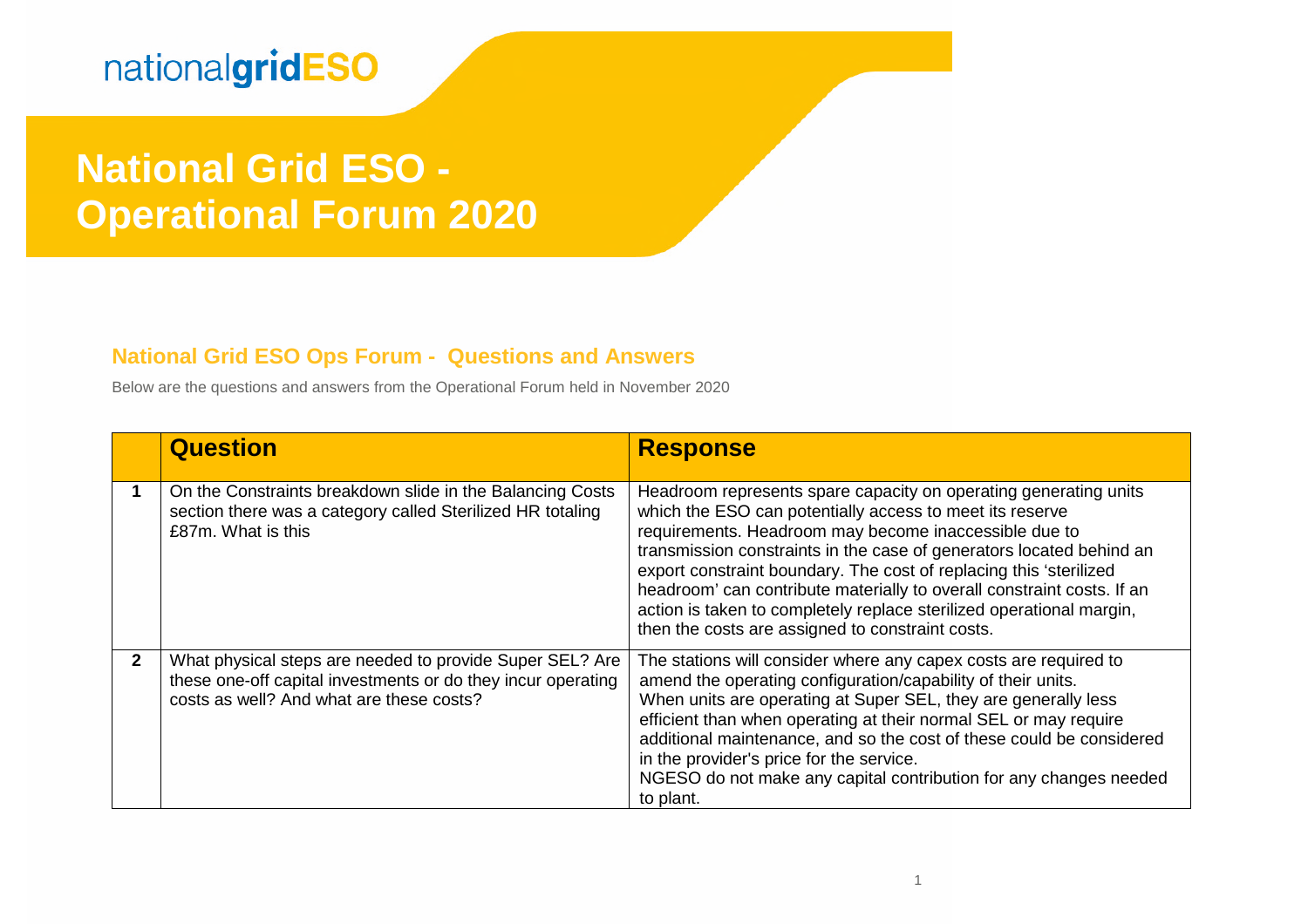|                 | <b>Question</b>                                                                                                                                                     | <b>Response</b>                                                                                                                                                                                                                                                                                                                                                                                                                                                                                                                                                                                                                                                                |
|-----------------|---------------------------------------------------------------------------------------------------------------------------------------------------------------------|--------------------------------------------------------------------------------------------------------------------------------------------------------------------------------------------------------------------------------------------------------------------------------------------------------------------------------------------------------------------------------------------------------------------------------------------------------------------------------------------------------------------------------------------------------------------------------------------------------------------------------------------------------------------------------|
| $\mathbf{3}$    | What parameters are considered for voltage and stability<br>offers? is it purely price or is location? Are these decisions<br>made on a day ahead basis?            | For management of Voltage we have zones where we have a<br>requirement for dynamic capability, which currently is provided by<br>additional units. The decision will be based on the least overall cost to<br>meet the requirements in those zones. After this we will see the residual<br>stability requirement which is remaining and again meet this on lowest<br>overall cost.<br>These actions highlight the need for the work we are driving through the<br>pathfinders where we are seeking providers in different locations to be<br>able to meet the system requirements perhaps without the energy<br>component which at these low demand points we may not require. |
| 4               | How does turning back IC exports help inertia                                                                                                                       | We are focused on ensuring the RoCoF relays on the system do not<br>operate. This is driven by the inertia of the system and the size of<br>credible losses on the system. We take actions on the I/C to reduce the<br>size of losses. This is the most economical method as reducing the<br>infeed size by 1 MW is equivalent to having to add 20 MWs worth of<br>inertia.                                                                                                                                                                                                                                                                                                    |
| $5\phantom{.0}$ | With the benefit of hindsight, what different actions would<br>you have taken at the planning stage before handing over<br>to the Control Room?                     | Generally, there would not have been any significant differences. Had<br>the lower demand outturn been forecasted, this may have triggered the<br>need for procuring some ODFM.                                                                                                                                                                                                                                                                                                                                                                                                                                                                                                |
| 6               | How much does uncertainty of forecast embedded output<br>affect downward margin reqs?                                                                               | The uncertainty of forecast embedded output (or BM wind forecast)<br>does not affect the downward margin requirement. This is because the<br>any increase in embedded wind would also have an increased amount<br>of BM wind that might increase the downward requirement can be<br>mitigated by reducing the BM wind output.                                                                                                                                                                                                                                                                                                                                                  |
| $\overline{7}$  | Was ODFM the most economic option at the time? why<br>was it preferred versus bidding down wind outright on the<br>BM? (on days where ODFM was exercised) (edited)  | ODFM was used to secure the system in scenarios whereby we<br>anticipated that insufficient downward flexibility available in real time. In<br>making that assessment, we used the best-case data available to us at<br>the time as to what options would be available to the control room in<br>real time                                                                                                                                                                                                                                                                                                                                                                     |
| 8               | Would pumped storage continued to be used to manage<br>downward margin going forward? How would this interact<br>with the recent Reserve from Storage in BM trials? | Pumped storage and any battery capacity will continue to be used for<br>downward margin based on their cost. For both of these one of the<br>issues is knowing the capacity that is available and when to most<br>economically use it                                                                                                                                                                                                                                                                                                                                                                                                                                          |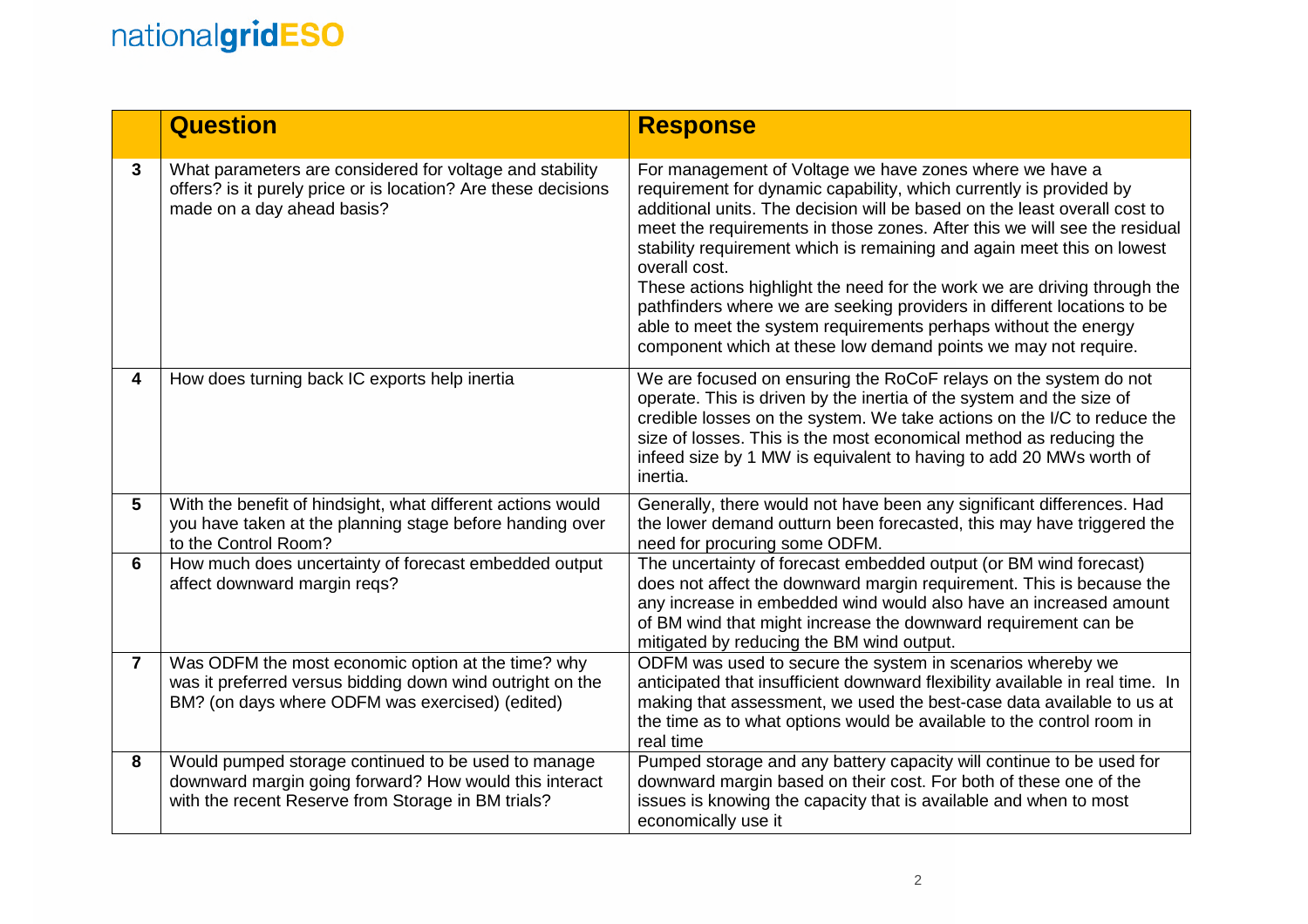|    | <b>Question</b>                                                                                                                                                                                      | <b>Response</b>                                                                                                                                                                                                                                                                                                                                                                                                            |
|----|------------------------------------------------------------------------------------------------------------------------------------------------------------------------------------------------------|----------------------------------------------------------------------------------------------------------------------------------------------------------------------------------------------------------------------------------------------------------------------------------------------------------------------------------------------------------------------------------------------------------------------------|
| 9  | To confirm, ODFM will not be returning?                                                                                                                                                              | We are considering the need case for a commercial solution to access<br>additional downward flexibility for 2021, in advance of reserve product<br>reform in 2022 which will deliver an enduring commercial solution to<br>downward flexibility. However, our main routes to accessing flexibility<br>remain the BM, and we would encourage parties to investigate<br>accessing the BM through the VLP or Supplier routes. |
| 10 | That (the question on small wind) sounds like you cannot<br>manage lots of small plants, how are you going to address<br>this going forward, when will this be done - where is it being<br>discussed | This is an area that we have been looking into now for some time now.<br>Historically we haven't needed to access the smaller plants that often<br>but with wider access work and the number of smaller BMU that have<br>started to come through we are developing several different tools to<br>help us dispatch more units together.                                                                                     |
| 11 | Why aren't interconnect exports accounted for in the peak<br>demand forecast if cold periods affect multiple neighboring<br>countries                                                                | A number of reason but interconnector flows are primarily driven by<br>price and so we expect to see imports based on forecasted within the<br>GB market compared to continental Markets. Within the published<br>outlook report we look back at previous years of Interconnector flows                                                                                                                                    |
| 12 | What is the current expectation for IFA 2? I read today it<br>may be delayed                                                                                                                         | This was answered in presentation slides; we will keep track of any<br>changes that happen regarding timelines                                                                                                                                                                                                                                                                                                             |
| 13 | On days where TRIAD likely, what additional GW of<br>generation do you anticipate responding this Winter<br>Outlook period?                                                                          | We are focused on ensuring the RoCoF relays on the system do not<br>operate. This is driven by the inertia of the system and the size of<br>credible losses on the system. We take actions on the I/C to reduce the<br>size of losses. This is the most economical method as reducing the<br>infeed size by 1 MW is equivalent to having to add 20 MWs worth of<br>inertia.                                                |
| 14 | With IC decoupling could the flows potentially go the wrong<br>way or not flow as happened before coupling? What will<br>you do if this happens                                                      | we have a reasonable amount of certainty on interconnector flows, so<br>we aren't expecting to see any exports at peak times. we have a range<br>of tools and services available to make sure that we can manage any<br>potential issues                                                                                                                                                                                   |
| 15 | Does your forecast of interconnector flows in terms of price<br>differential include or exclude the payment of transmission<br>fees on those flows after 1st January?                                | It does not include any changes to I/C payment arrangements                                                                                                                                                                                                                                                                                                                                                                |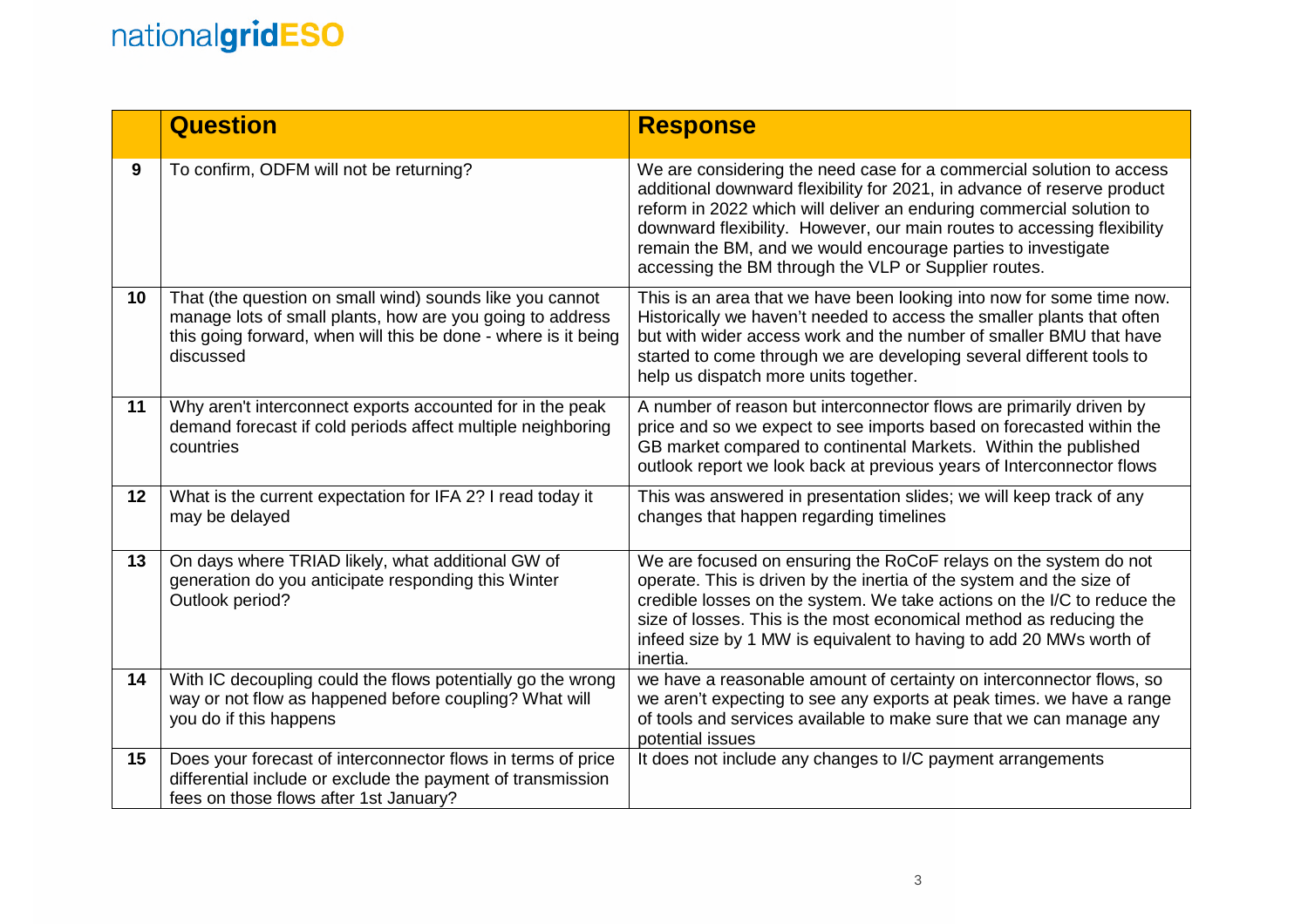|    | <b>Question</b>                                                                                                                                                       | <b>Response</b>                                                                                                                                                                                                                                                                                                                                       |
|----|-----------------------------------------------------------------------------------------------------------------------------------------------------------------------|-------------------------------------------------------------------------------------------------------------------------------------------------------------------------------------------------------------------------------------------------------------------------------------------------------------------------------------------------------|
| 16 | How can we monitor ifa2 progress?                                                                                                                                     | Everyone is obsessed at the OTF on IFA 2 progress, check their<br>website I think http://ifa2interconnector.com/latest-news/                                                                                                                                                                                                                          |
| 17 | Following Ofgem's decision on regulatory treatment of<br>storage (i.e. considered subset of generation), are TOs still<br>able to develop synchronous compensators?   | This is a question for the TOs but we are aware of the interaction with<br>products like Stability and are raising it in discussions with Ofgem.                                                                                                                                                                                                      |
| 18 | Will the new CMP product be compliant with EBGL Article<br>18 and Article 26 as well as the Clean Energy Package<br>requirements?                                     | Compliance with EBGL articles is something we will work through as we<br>develop. EBGL focuses on Balancing Capacity and Balancing Energy<br>Products, CMP will be a system service.                                                                                                                                                                  |
| 19 | What drives the requirement for additional reactive power<br>support in the Pennine region?                                                                           | Reactive requirements set against a series of different demand and<br>generation availability backgrounds                                                                                                                                                                                                                                             |
| 20 | Not all the stability requirement was tendered in phase 1,<br>will the volume that was not procured be re tendered in the<br>near future                              | Stability Phase 2 procured secured a volume of service against a<br>national need driven by inertia. Phase 2 is focusing on procuring Short<br>Circuit Level in Scotland. Phase 3 will be driven by the remaining<br>requirements across England and Wales but is unlikely to be the only<br>route through which we ultimately meet this requirement. |
| 21 | Could you please provide more detailed information on<br>Stab Pathfinder Phase 3? With RoCoF costs growing,<br>shouldn't this work be accelerated                     | ALOMP is focused on reducing the RoCoF costs and aligning everyone<br>through the FRCR on ensuring the right level of cost vs security, more<br>to come later!                                                                                                                                                                                        |
| 22 | What considerations have been taken into account for the<br>current proposal of the constraint management service? Is<br>it still a pre-fault service?                | The key consideration was the responses to the RFI where it has<br>become apparent that our requirement could likely be fulfilled though<br>the development of a shorter term market for assets that are already<br>connected to the network.                                                                                                         |
| 23 | Has NGESO thought more whether inertia should be<br>bought in similar manner to capacity in the capacity market,<br>whilst recognizing flexibility when not in merit? | We are committed to investigating a market-based approach to stability,<br>and are in the process of scoping a potential innovation project in this<br>area.                                                                                                                                                                                          |
| 24 | Why are you not embracing using existing reactive power<br>products such as changing the tender timeframes for<br>enhanced relative power?                            | We will review existing reactive power product like ERPS to understand<br>whether there are problems and what are the specific reasons causing<br>the problem, this will be part of our problem review with internal and<br>external stakeholders                                                                                                     |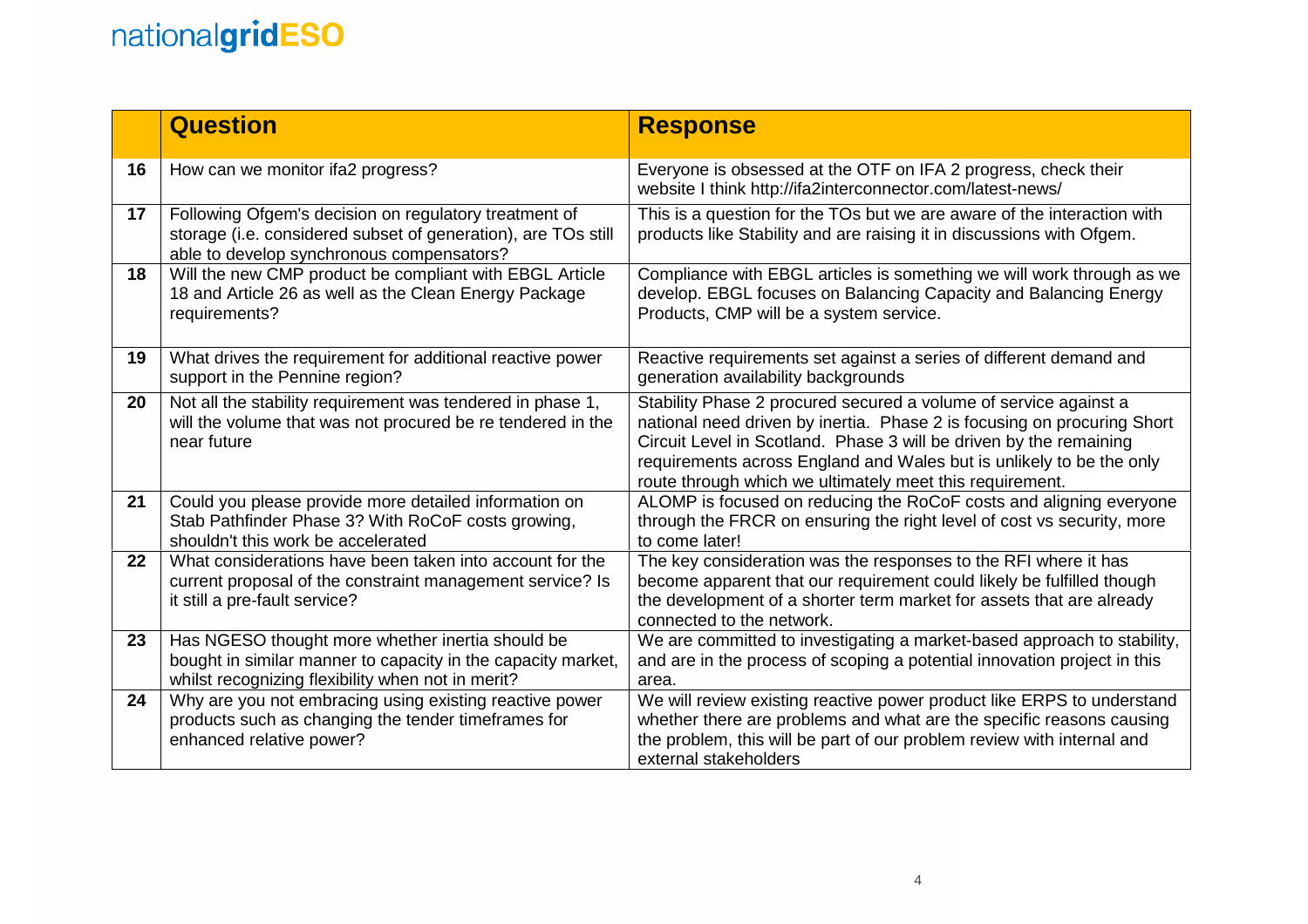|    | <b>Question</b>                                                                                                                                                      | <b>Response</b>                                                                                                                                                                                                                                                                                                                                                                                  |
|----|----------------------------------------------------------------------------------------------------------------------------------------------------------------------|--------------------------------------------------------------------------------------------------------------------------------------------------------------------------------------------------------------------------------------------------------------------------------------------------------------------------------------------------------------------------------------------------|
| 25 | The reactive power roadmap was promised by the EDO in<br>spring last year - why the 18-month delay?                                                                  | There has been much work going on as we are working on numerous<br>strategic projects and we needed to learn from those first. We are<br>planning to take the approach mentioned in the slides to identify what<br>activities are required on the roadmap, and this will be an interactive<br>exercise to update with latest problems, learning from existing activities,<br>and plan next steps |
| 26 | Would the costs include payment of TNUOS and BSUOS<br>over the period (up to 45 years)?                                                                              | We would expect all costs associated with a solution to be included in<br>its bid price, including cost of energy, connections, additional network<br>investment etc.                                                                                                                                                                                                                            |
| 27 | There is not currently a level playing field as ESO ignores<br>synch comp paying TNUOS                                                                               | We are trying to ensure there is as level a playing field as possible but<br>there will always remain some valid differences between network and<br>non-network solutions. This will be considered in more detail in the<br>implementation phase (if implemented) and we will continue to use<br>learning from our pathfinder projects to support development of early<br>competition.           |
| 28 | Ref SQSS: Aug 19 event included consequential / domino-<br>effect losses which outstripped Largest Loss MW holding.<br>Will this risk be satisfied in these changes  | The Cost vs. risk analysis looks at any changes                                                                                                                                                                                                                                                                                                                                                  |
| 29 | Will the new operational standard increase the amount and<br>cost of the actions you take to manage frequency?                                                       | Likely to move away from bids on specific large loss risks and instead<br>hold more response to cover larger losses, inc. consequential loss of<br><b>DER</b>                                                                                                                                                                                                                                    |
| 30 | Can LFDD risk be reduced by more sophisticated active<br>DNO Voltage Control as a last resort? e.g. advanced tap-<br>change functionality developed in Project CLASS | The ESO is interested in all potential mitigations and welcomes input<br>highlighting new risks                                                                                                                                                                                                                                                                                                  |
| 31 | Appreciate it is a bit early, but is your current understanding<br>that, all things equal, the new methodology will increase the<br>volume of the requirements?      | Likely to move away from bids on specific large loss risks and instead<br>hold more response to cover larger losses, inc. consequential loss of<br><b>DER</b>                                                                                                                                                                                                                                    |
| 32 | Dynamic Containment: Max duration is 15 mins. Do you<br>stop after 15mins? How long a break can you then take<br>until you need to be able to deliver again?         | There is no recovery period as the SEM rules to allow Providers time to<br>recover energy position following event.                                                                                                                                                                                                                                                                              |
| 33 | When will DM and DR be available                                                                                                                                     | Will come back to the market when we look to launch those- Provider<br>engagement is planned to start in the New Year                                                                                                                                                                                                                                                                            |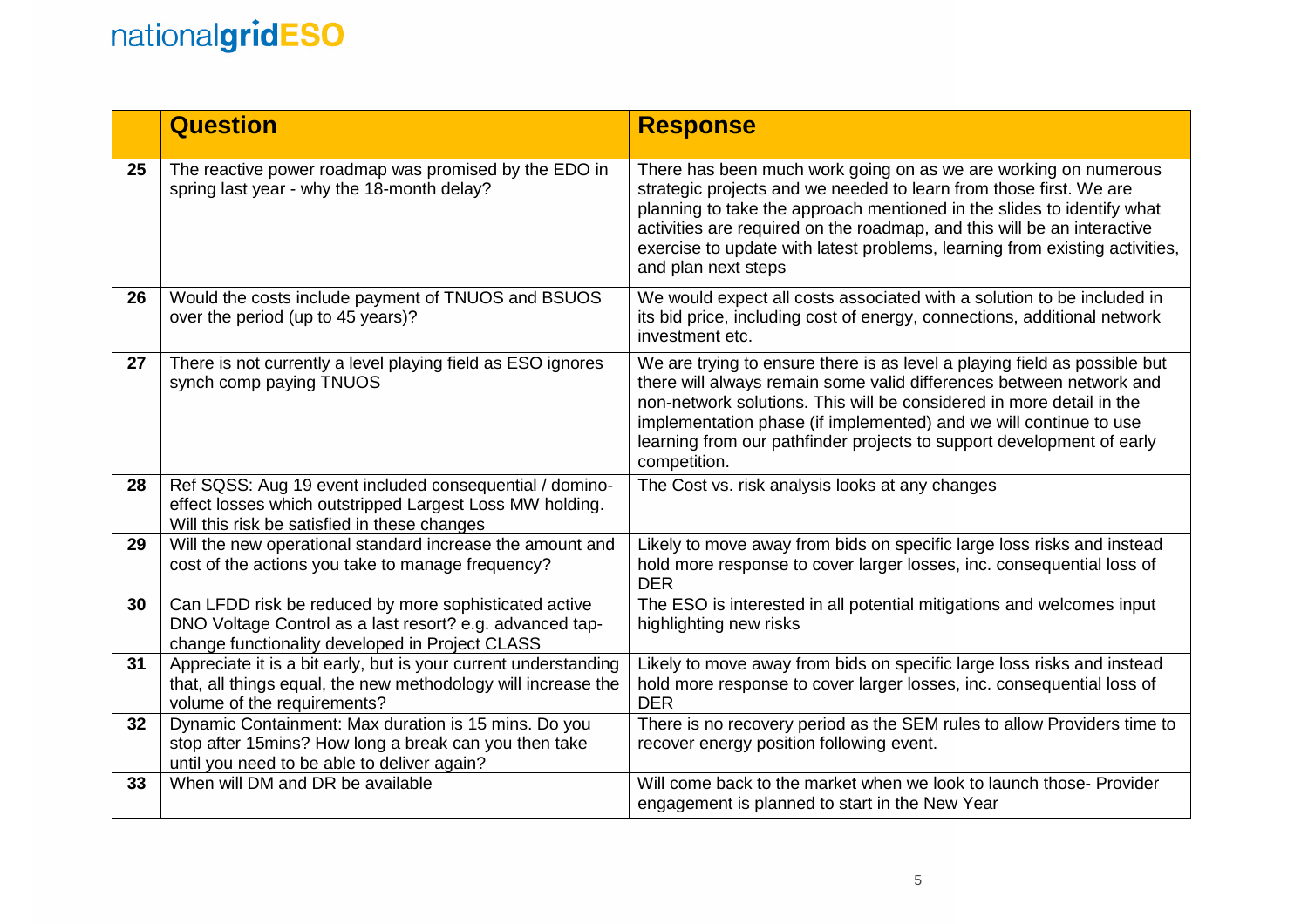|    | <b>Question</b>                                                                                                                                                                                                                                                             | <b>Response</b>                                                                                                                                                                                                                                                            |
|----|-----------------------------------------------------------------------------------------------------------------------------------------------------------------------------------------------------------------------------------------------------------------------------|----------------------------------------------------------------------------------------------------------------------------------------------------------------------------------------------------------------------------------------------------------------------------|
| 34 | Why can't you provide the price cap after the tender round<br>as you do with Phase 2                                                                                                                                                                                        | We are currently reviewing the initial findings from the delivery of DC to<br>look at possible improvements going forward. This will be captured as<br>part of this review                                                                                                 |
| 35 | What are the performance penalties for DC                                                                                                                                                                                                                                   | Weekly penalties depending on Performance score, details of<br>performance monitoring are published in the DC service terms                                                                                                                                                |
| 36 | Given the restriction on assets to aggregate at GSP for DC,<br>is this the nail in the coffin for sub-1MW batteries looking to<br>participate                                                                                                                               | We are continuing to look at how to work with providers regarding<br>aggregation of assets for DC.                                                                                                                                                                         |
| 37 | Why are the week ahead caps so much lower than the<br>caps for DC and months ahead FFR?                                                                                                                                                                                     | Caps for unit size have been removed and procured volume increased<br>in some EFA blocks for the weekly auctions                                                                                                                                                           |
| 38 | Where are the DC results published                                                                                                                                                                                                                                          | DC results are published on the NGESO portal                                                                                                                                                                                                                               |
| 39 | Is grid keeping the £17 as an administered price cap?<br>There doesn't appear to be any provider view of the price<br>setting                                                                                                                                               | We assess all our procurement decisions to ensure the most economic<br>outcome for the end consumer, and as with all our decisions keep our<br>assumptions under review                                                                                                    |
| 40 | Will Reserve from Storage be developed within the<br>Frequency team? If so, is there any update on<br>progress/next steps?                                                                                                                                                  | We will be publishing the results of the flexibility trial later this month -<br>this will provide the findings of the trial and potential next steps working<br>with industry. The outcome from this will feed into the requisite market<br>improvements and developments |
| 41 | Are there any plans to allow assets which are subject to<br>ANM conditions in their grid connections Just following up<br>on the ANM Q: please note there are many Storage<br>development sites in SSE regions, and ANM conditions are<br>standard for all SSE connections. | Not currently but will be a consideration when developing services<br>further. Lots of work here in going here regarding AMN with Open<br>Networks, in addition to this there's the innovation project which the<br>ESO are actively participating in looking into this.   |
| 42 | Why is black start still super secretive when most<br>providers list it on their public accounts and Wikipedia<br>pages                                                                                                                                                     | Providers should not advertise that they have Black start contracts. The<br>confidentiality of these agreement is a requirement of BEIS                                                                                                                                    |
| 43 | Are you able to say anything about the sorts of<br>technologies which have been successful in the SW and<br>Midlands BS tender?                                                                                                                                             | Sorry we can't say anything on the technologies                                                                                                                                                                                                                            |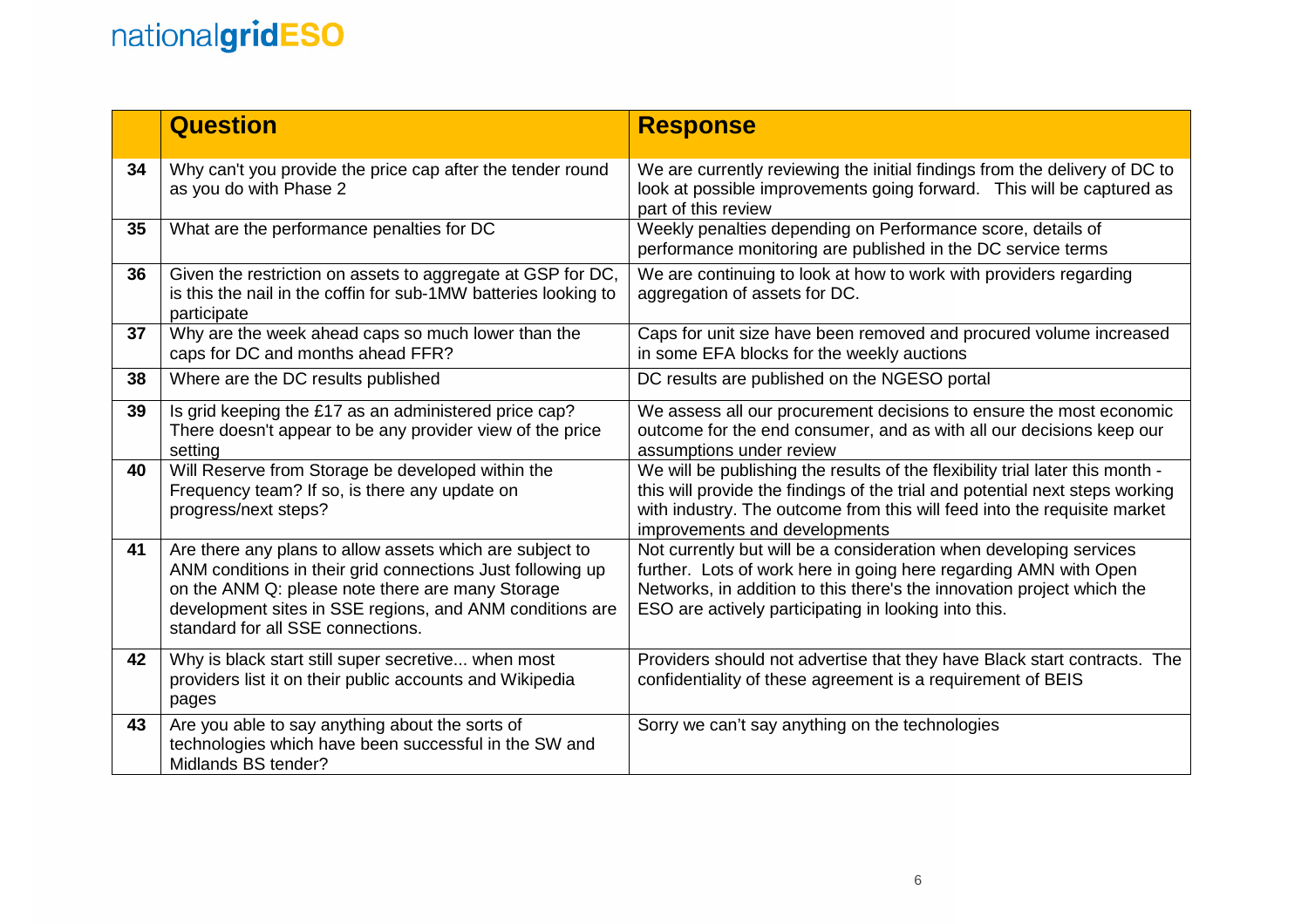|    | <b>Question</b>                                                                                                                                                       | <b>Response</b>                                                                                                                                                                                                                                                                                                                                                                                                                                                                                                                                                                                                                                                                                                                                                                                                                                                                                                                    |
|----|-----------------------------------------------------------------------------------------------------------------------------------------------------------------------|------------------------------------------------------------------------------------------------------------------------------------------------------------------------------------------------------------------------------------------------------------------------------------------------------------------------------------------------------------------------------------------------------------------------------------------------------------------------------------------------------------------------------------------------------------------------------------------------------------------------------------------------------------------------------------------------------------------------------------------------------------------------------------------------------------------------------------------------------------------------------------------------------------------------------------|
| 44 | Are most of Black Start providers on the transmission<br>network at the moment, what type of tech is it? what<br>volume? does it limit their everyday availability?   | Sorry we can't say anything on the technologies                                                                                                                                                                                                                                                                                                                                                                                                                                                                                                                                                                                                                                                                                                                                                                                                                                                                                    |
| 45 | How will distributed black start work on the day when PSTN<br>is moved to VoIP with VoIP and mobile services not being<br>reliable in black start no power situation? | Black Start cannot rely on PSTN for voice communication. It is<br>currently the backup voice solution. We are looking at ESN<br>(Emergency Services Network) being used as backup to replace PSTN<br>and the need for other means of communications that are<br>independently power resilient. These include the private telecoms<br>networks owned by the network operators that meet the power<br>resilience requirements (e.g. OpTel owned by NGET). Our functional<br>requirements design for resilient & cyber-secure telecoms can be found<br>in our latest report, to be published on our webpage mid-December.<br>Also included are indicative costs to implement these designs.<br>Solutions for cost effective, resilient, reliable and cyber-secure end-to-<br>end telecoms for ESO/TOs/DNOs/DERs will be different for each<br>network operator because it will involve extending existing telecoms<br>infrastructure. |
| 46 | How will reliability of several distributed suppliers that need<br>to work together be compared with single transmission<br>connected provider?                       | The aim of the project is to develop and hopefully demonstrate the<br>concept of black start from DER, and if successful, that will include<br>developing proposals for assessment and rollout. Interaction of any<br>future service with existing provisions will be assessed as part of this.                                                                                                                                                                                                                                                                                                                                                                                                                                                                                                                                                                                                                                    |
| 47 | Where is the tool that will let the market see all the actions<br>the ESO is taking in real time?                                                                     | We don't have that visibility yet so our commitment at the moment is to<br>provide the explanation of the reasons at day plus 1                                                                                                                                                                                                                                                                                                                                                                                                                                                                                                                                                                                                                                                                                                                                                                                                    |
| 48 | Does it only produce a result a day later or are you just<br>sharing data later?                                                                                      | It is timing of the working day, we receive the data internally at the end<br>of the day, analyze it and then publish it in the website within a working<br>day                                                                                                                                                                                                                                                                                                                                                                                                                                                                                                                                                                                                                                                                                                                                                                    |
| 49 | How will actions be categorized? currentlywe have<br>different flags so what more will it give. (I like it plan)                                                      | We are looking to categories based upon meaningful reasons. We are<br>looking to publish a note to industry soon to give more insight into<br>categories                                                                                                                                                                                                                                                                                                                                                                                                                                                                                                                                                                                                                                                                                                                                                                           |
| 50 | Significant amount of actions on ICs (and growing). Does<br>this data feed into your thinking on long-term system<br>planning (e.g. NOA recommendation on IC levels)? | Yes                                                                                                                                                                                                                                                                                                                                                                                                                                                                                                                                                                                                                                                                                                                                                                                                                                                                                                                                |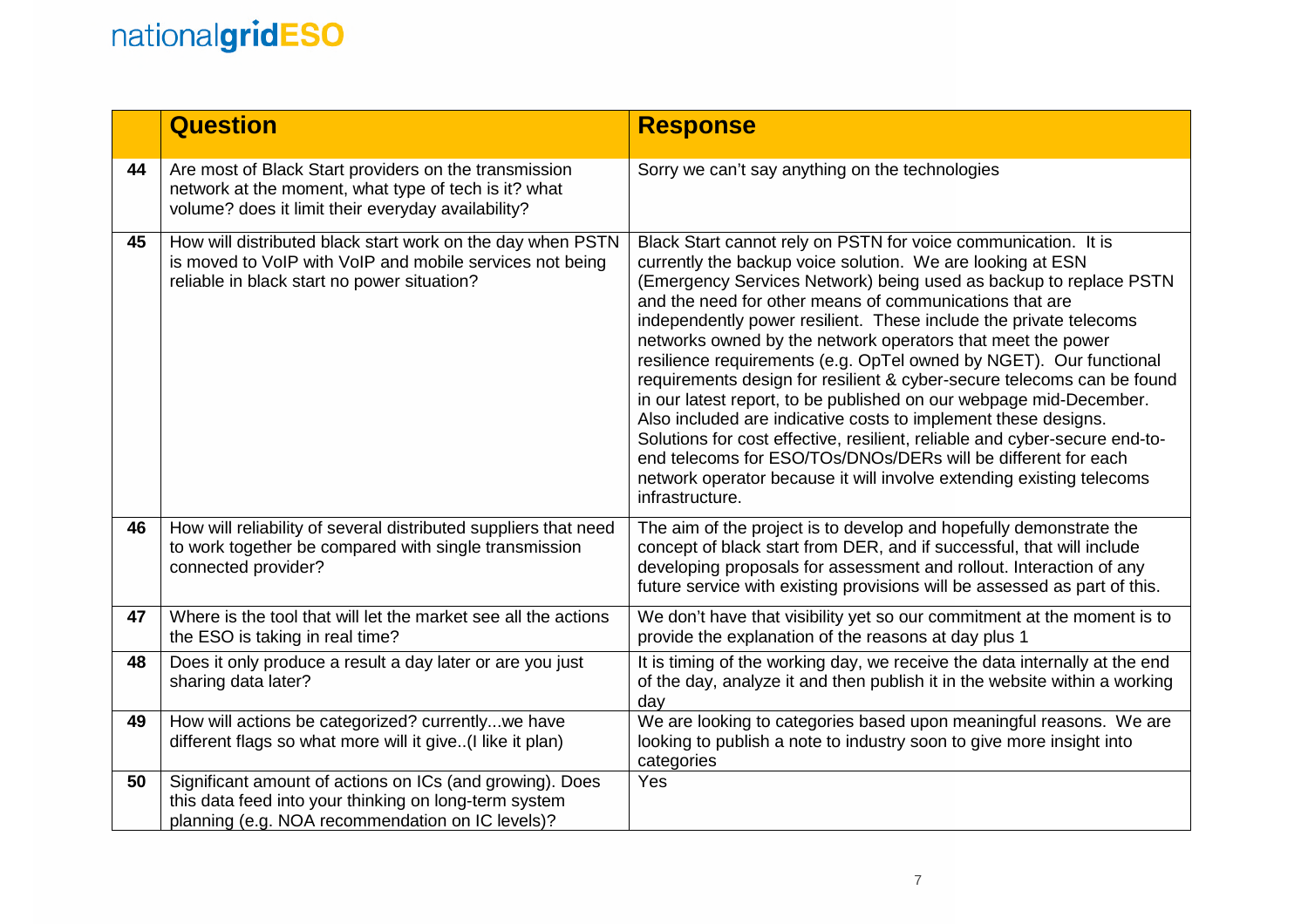|    | <b>Question</b>                                                                                                                                                   | <b>Response</b>                                                                                                                                                                                                                                 |
|----|-------------------------------------------------------------------------------------------------------------------------------------------------------------------|-------------------------------------------------------------------------------------------------------------------------------------------------------------------------------------------------------------------------------------------------|
| 51 | What is the maximum contract length for the various<br>bilateral contracts?                                                                                       | We currently have some evergreen Optional Bi-lateral contracts that<br>can be utilized                                                                                                                                                          |
| 52 | The trades you publish on data portal are they the same as<br>being published on https://trades.nationalgrideso.com/?                                             | Yes                                                                                                                                                                                                                                             |
| 53 | And will you publish the interconnector trades requirements<br>on data portal too? Not just the trades                                                            | Yes                                                                                                                                                                                                                                             |
| 54 | Will the BSUoS forecast to be published this month include<br>a view of costs arising from the network maintenance<br>planned for the winter period?              | The BSUoS Forecast always includes our best view of expected costs<br>due to outages, network conditions expected weather etc. Obviously<br>due to timescales things can change but the forecast is reflective of our<br>best view at the time. |
| 55 | Can you please publish the cost boundary locations on<br>slide 105                                                                                                | This has been published as part of the Slide pack                                                                                                                                                                                               |
| 56 | Hornsea on 30 October and associated with 9/8/2019<br>disruptions. A coincidence or should we be more<br>concerned? What actions are being taken to mitigate?     | This is being investigated and will be covered in the weekly<br>transparency forums                                                                                                                                                             |
| 57 | Regarding Western Link trip, frequency recovered from<br>49.71Hz within 10 seconds - what provided this response<br>given that DC is 49.6Hz? Importance of dFFR?  | DC's main activation point is 49.8Hz so would have delivered<br>contracted capacity for this event                                                                                                                                              |
| 58 | Can you publish output from your frequency response and<br>dynamic containment that delivered response during this<br>Hornsea trip? As in, second by second data  | We are looking to publish this as part of the investigation report. This<br>will be covered in the weekly transparency forums                                                                                                                   |
| 59 | What was the proportion of response from dFFR and<br>Dynamic Containment for trip of Western Link on 25/10?                                                       | We are investigating this event, and this will form part of the analysis,<br>This will be covered in the weekly transparency forums                                                                                                             |
| 60 | Can you publish output from your frequency response and<br>dynamic containment that delivered response during this<br>Hornsea trip? As in, second by second data. | We are investigating this event, and this will form part of the analysis,<br>This will be covered in the weekly transparency forums                                                                                                             |
| 61 | How long was the Western Link out of service?                                                                                                                     | Service was fully restored by the end of the day                                                                                                                                                                                                |
| 62 | hvdc needs to be as transparent as assets in remit                                                                                                                | We will take this feedback onboard                                                                                                                                                                                                              |
| 63 | How long will the maintenance take on the norther<br>networks causing the Scottish/north constraints right now/<br>BSUoS is getting high.                         | The outages in NW England are to deliver reinforcement of the B7a<br>boundary as recommended by NOA, as well as essential maintenance.<br>This work is planned to continue until 18th Dec.                                                      |